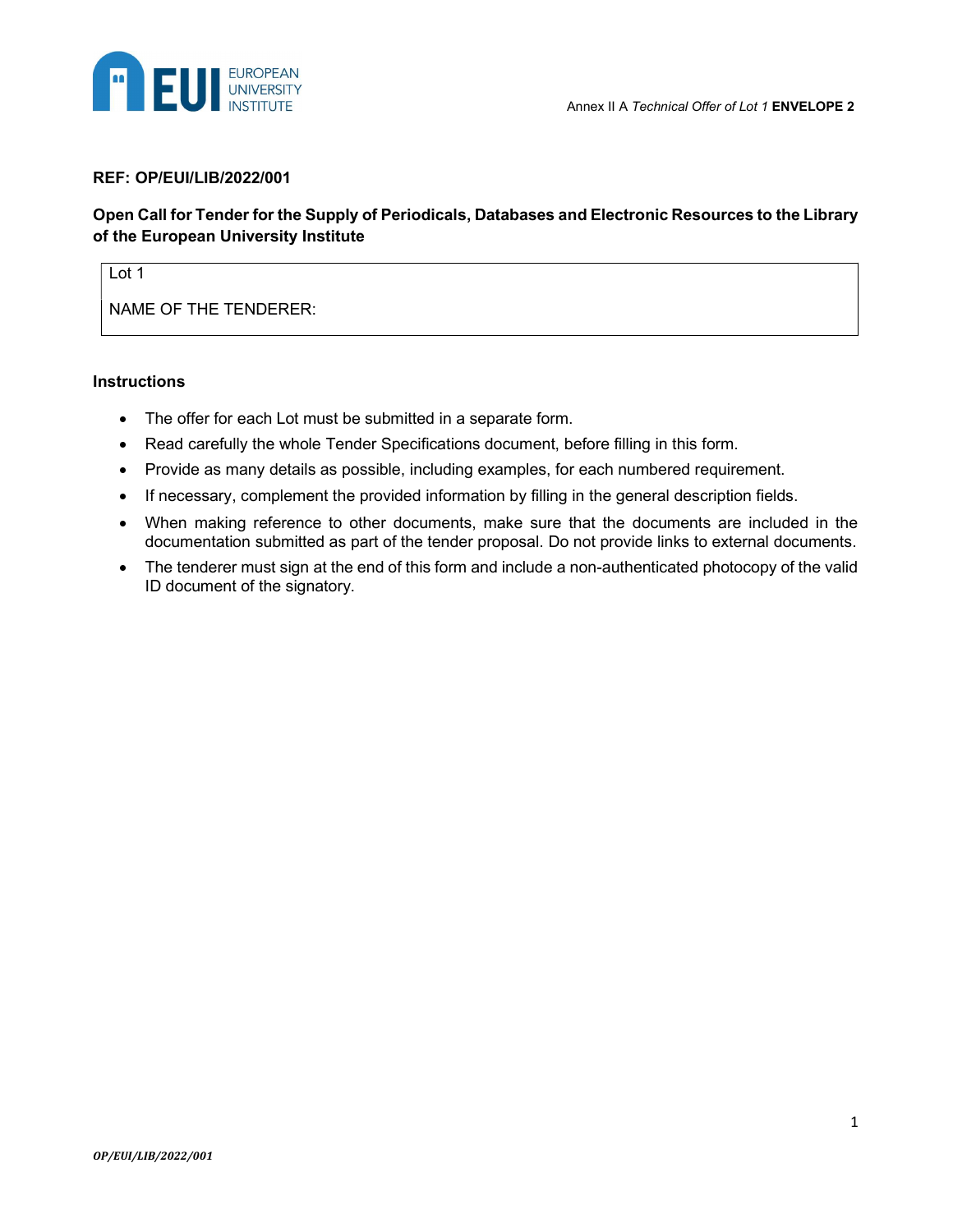

Introduction: General description of your Company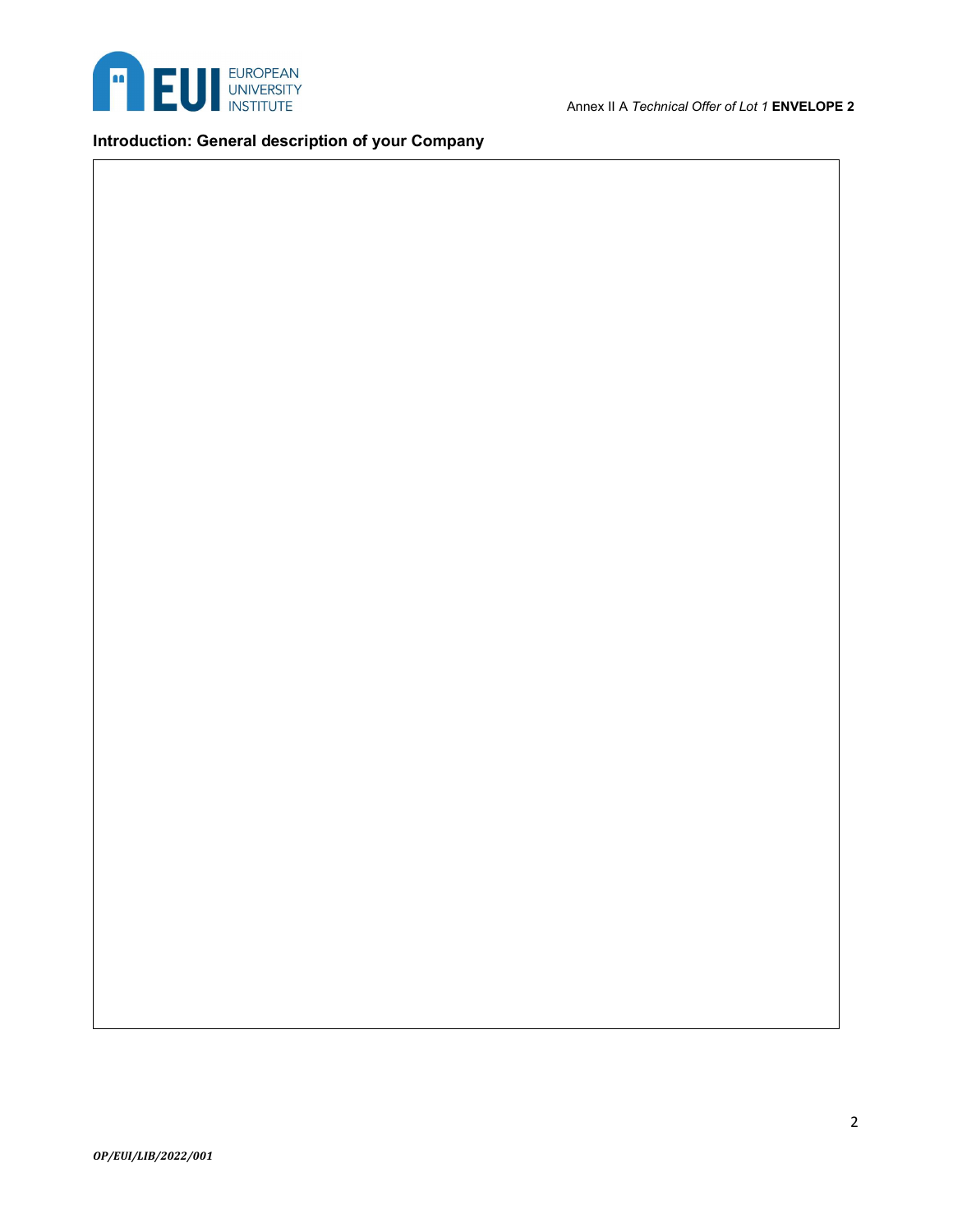

## Ordering and supplying

#### 6.1 New orders

| Questions                                                                                                                                                                                         | <b>Responses</b> |
|---------------------------------------------------------------------------------------------------------------------------------------------------------------------------------------------------|------------------|
| Describe your general procedures step by<br>step for setting up new subscriptions. Indicate<br>the time taken for each step.                                                                      |                  |
| The Library requires its Supplier to move the<br>Library's subscriptions to a calendar year<br>regardless of when the subscription was<br>taken out. Outline how this will be put into<br>effect. |                  |
| State your policy on accepting orders for<br>material not listed in your database.                                                                                                                |                  |

#### 6.2 Renewals

| <b>Questions</b>                                                                                                              | <b>Responses</b> |
|-------------------------------------------------------------------------------------------------------------------------------|------------------|
| Describe your procedure step by step in order<br>to comply with these requirements. Indicate<br>the time taken for each step. |                  |
| Describe how your Subscription Management<br>System could be of assistance to the Library<br>in the annual renewal exercise.  |                  |
| With reference to annual renewals, describe<br>how you would deal with non-calendar year<br>subscriptions.                    |                  |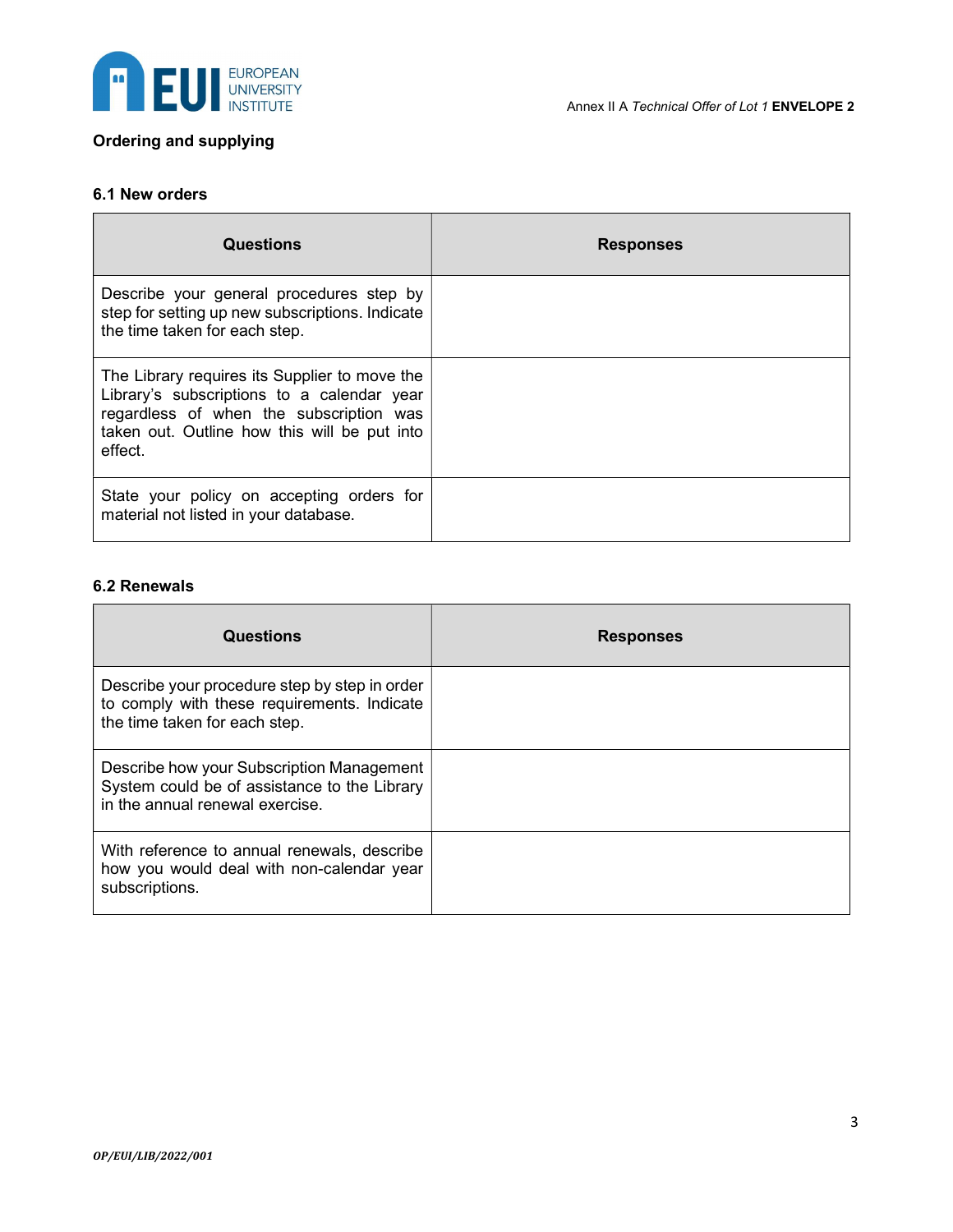

# 6.4 E-journals

| <b>Questions</b>                                                                                                                                                                                                                         | <b>Responses</b> |
|------------------------------------------------------------------------------------------------------------------------------------------------------------------------------------------------------------------------------------------|------------------|
| Describe in detail the subscription workflow<br>from ordering to access activation of<br>e-journals. Indicate the time taken for each<br>step.                                                                                           |                  |
| Describe how you would provide the Library<br>with any e-journal updates, trials and deals,<br>which may be offered by publishers. Include<br>information on the publisher's launch of an<br>electronic version of a print subscription. |                  |
| Describe in detail the different kind of<br>information provided on e-journals in your<br>Subscription Management System. Include<br>access and licence information (e.g. post-<br>cancellation access rights, etc.).                    |                  |

### 6.5 Back issues

| <b>Questions</b>                                                                                                                              | <b>Responses</b> |
|-----------------------------------------------------------------------------------------------------------------------------------------------|------------------|
| Do you provide electronic access to archival<br>material?                                                                                     |                  |
| Do you provide a reprint or a second-hand<br>search service for out of print issues? If so,<br>describe in detail your policy and procedures. |                  |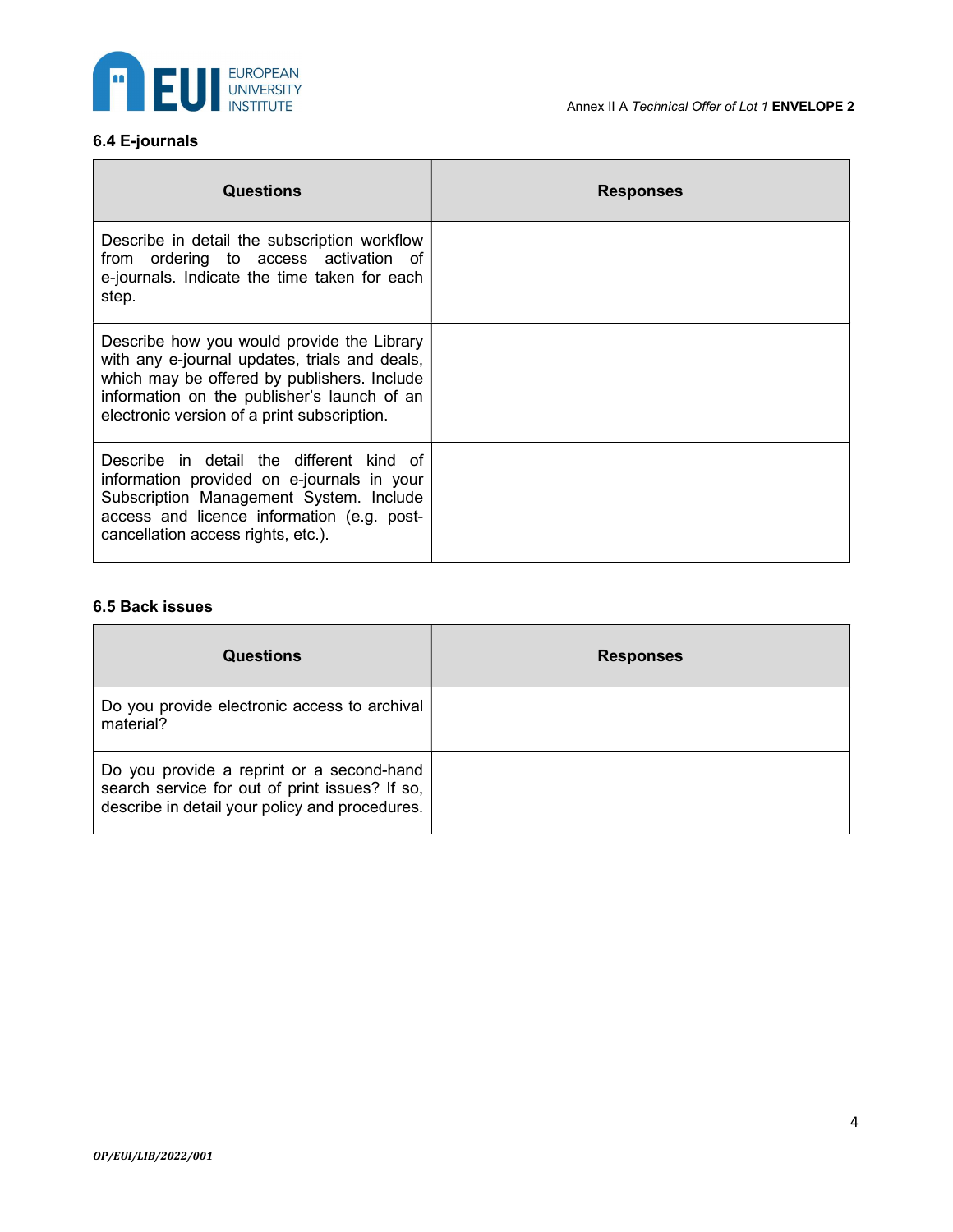

# 6.7 Delivery services

| <b>Questions</b>                                                                                   | <b>Responses</b> |
|----------------------------------------------------------------------------------------------------|------------------|
| Describe your agreements with publishers in<br>terms of delivery of items.                         |                  |
| Specify the number of days between<br>publication date and dispatch for direct<br>delivery.        |                  |
| Describe in detail your procedure for<br>consolidating orders into single shipments.               |                  |
| Describe how you deal with shipments from<br>outside the EU e.g. handling of customs<br>clearance. |                  |

### 6.8 Claims and troubleshooting

| <b>Questions</b>                                                                                                                  | <b>Responses</b> |
|-----------------------------------------------------------------------------------------------------------------------------------|------------------|
| Describe in detail your claiming procedure in<br>order to comply with the requirements.<br>Indicate the time taken for each step. |                  |
| Describe your procedure when there is no<br>satisfactory reply from the publisher.                                                |                  |
| Describe your Subscription Management<br>System with reference to claiming options and<br>history.                                |                  |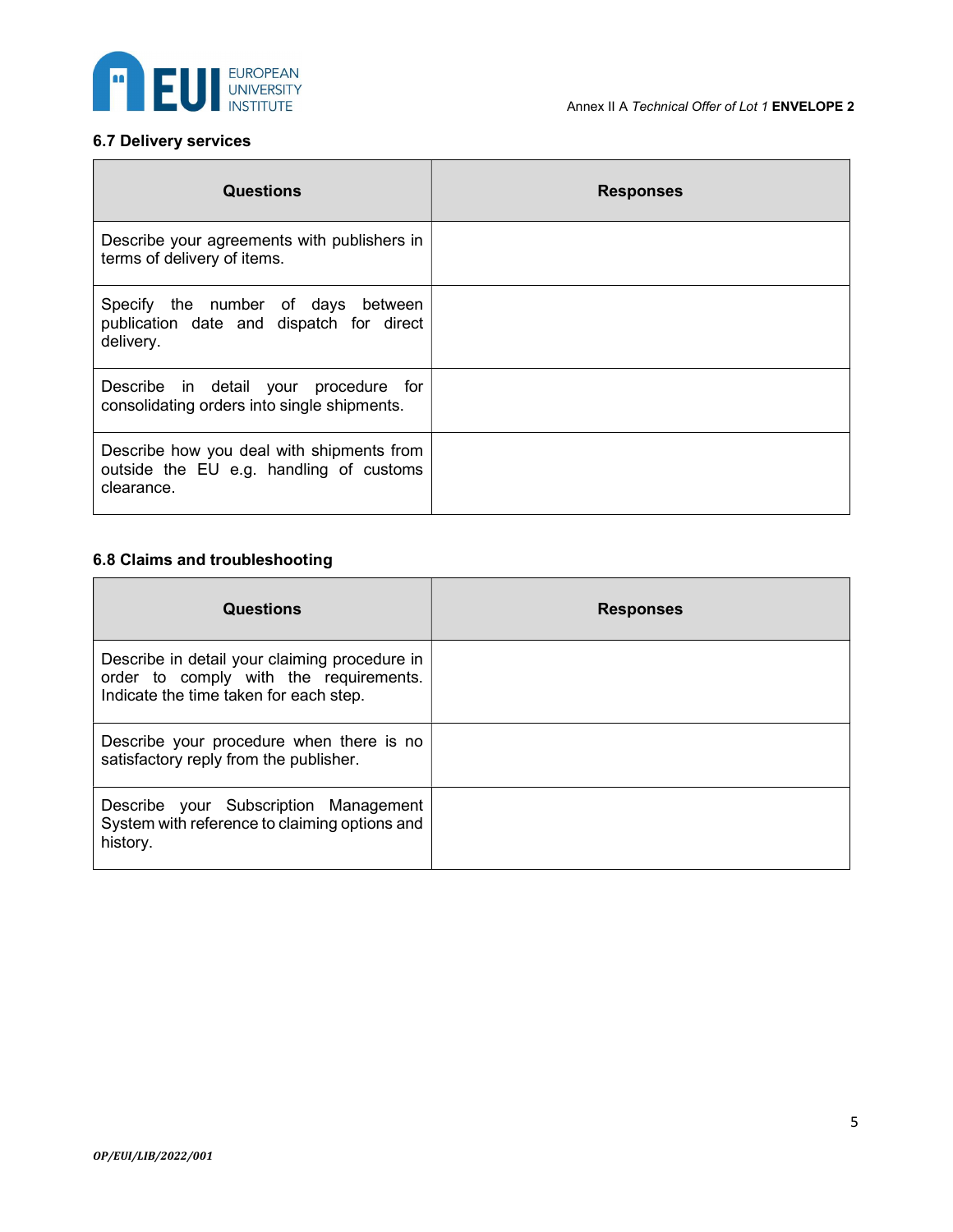

## 6.9 Invoicing

| <b>Questions</b>                                                                                                                        | <b>Responses</b> |
|-----------------------------------------------------------------------------------------------------------------------------------------|------------------|
| Send a sample of an invoice.                                                                                                            |                  |
| Describe the workflow process for making<br>EDI (EDIFACT/X12) electronic invoices<br>available for download on your ftp server.         |                  |
| Specify the time range between the delivery<br>of the original invoice and making an<br>electronic invoice file available for download. |                  |
| Describe how you keep the Library informed<br>about the state of account and eventual<br>overdue payments.                              |                  |
| Specify the description of wrongly invoiced<br>items on a credit note.                                                                  |                  |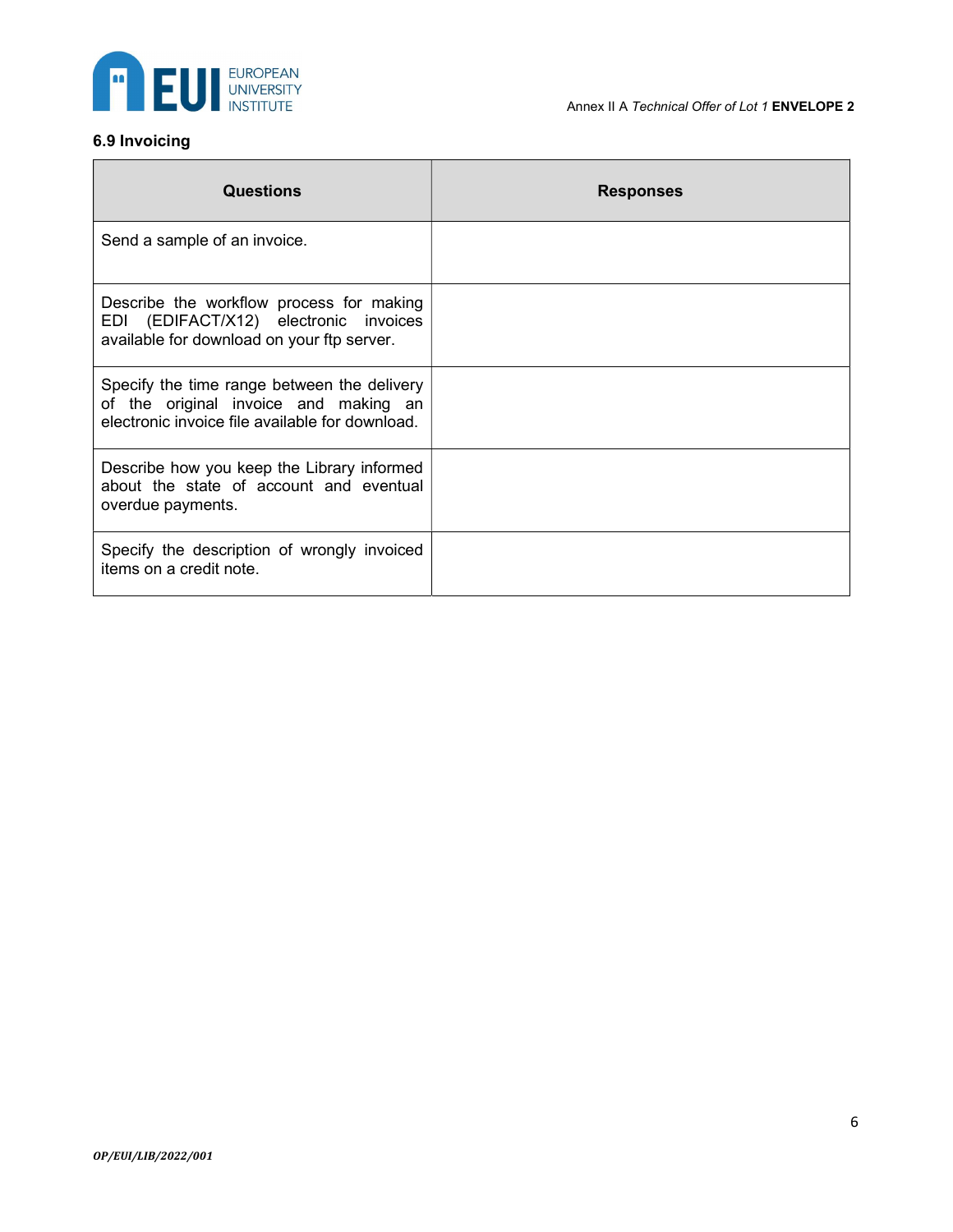

### Services

### 7.1 Quality and Customer Service

| <b>Questions</b>                                                                                                                                                                                                 | <b>Responses</b> |
|------------------------------------------------------------------------------------------------------------------------------------------------------------------------------------------------------------------|------------------|
| Indicate for how many years you have<br>provided customer services and describe<br>business dealings relevant to this contract<br>(e.g. similar customers, similar content<br>supplied) in the last three years. |                  |
| Provide any information on the stability of<br>your client list during that time and provide<br>evidence of client satisfaction with the<br>services delivered.                                                  |                  |
| Describe how you assure quality control and<br>state your prerequisites for your Customer<br>Service representatives such as qualification,<br>turnover and experience, etc.                                     |                  |
| Provide information on the Supplier's<br>membership of a trade association or similar.                                                                                                                           |                  |
| State if your staff/team have any ongoing<br>professional training in particular related to<br>customs regulation.                                                                                               |                  |

## 7.2 Communication policy

| <b>Questions</b>                                                                                                                      | <b>Responses</b> |
|---------------------------------------------------------------------------------------------------------------------------------------|------------------|
| Describe your communication policy in terms<br>of promptness and efficiency in general.                                               |                  |
| Describe specifically your procedures for<br>dealing with online access problems, price<br>quotations and quotations for back issues. |                  |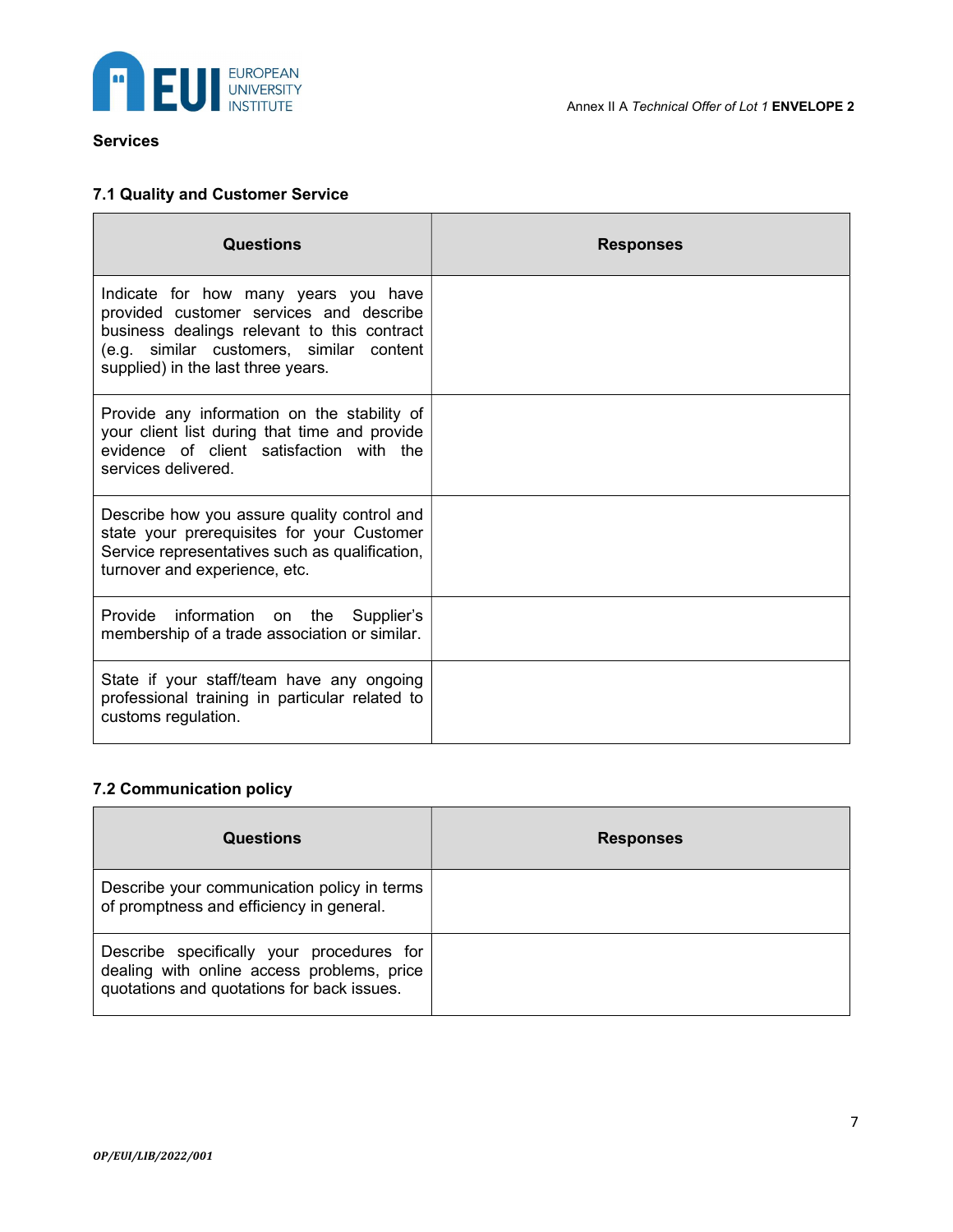

### 7.3 Bibliographic services and management information

| Questions                                                                                                                                                                                                                 | <b>Responses</b> |
|---------------------------------------------------------------------------------------------------------------------------------------------------------------------------------------------------------------------------|------------------|
| Activate temporary<br>access to<br>your<br>Subscription Management System,<br>and<br>provide instructions along with URL and<br>Username/Password.                                                                        |                  |
| State the size (total number of titles and of<br>active<br>titles)<br>of<br>Subscription<br>your<br>Management System.                                                                                                    |                  |
| Describe the features for viewing the Library's<br>subscription information online, including<br>invoices, claiming history and access and<br>licence information (platform, URL, etc.).                                  |                  |
| Describe the provision and content of your<br>management information reports, including<br>reports on new titles in the relevant subject<br>areas and expenditure reports. Describe their<br>structure and accessibility. |                  |
| Describe if you provide customized reports<br>and an alerting service for titles based on<br>language, geographical region,<br>subject<br>categories (e.g. diversity and inclusivity) or<br>other customization.          |                  |
| Do you provide usage statistics reports?<br>Declare if this service is free or if any charges<br>are applied (no price quotations required).                                                                              |                  |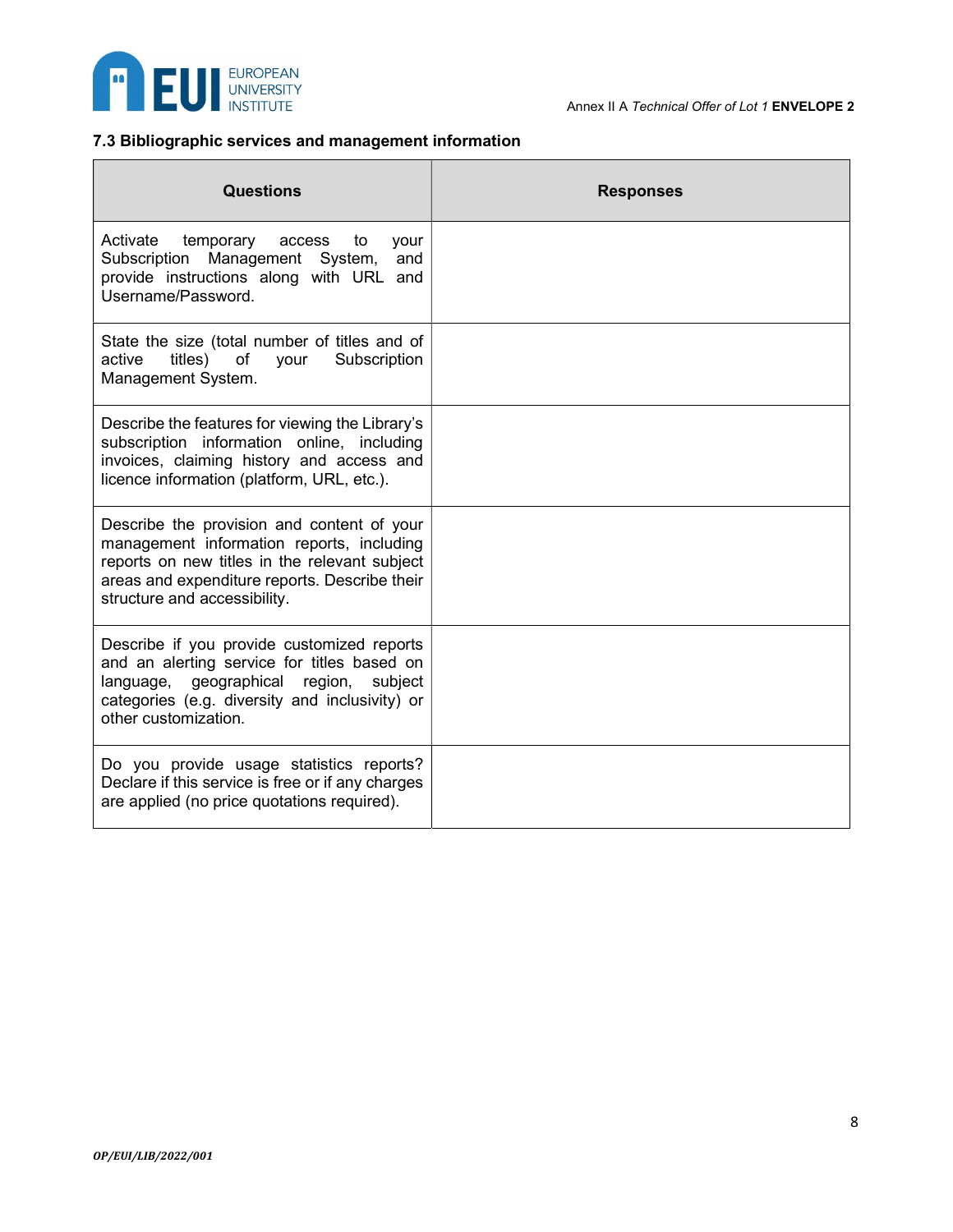

# 7.4 Journal packages

| <b>Questions</b>                                                                                                                                                                                                                                                       | <b>Responses</b> |
|------------------------------------------------------------------------------------------------------------------------------------------------------------------------------------------------------------------------------------------------------------------------|------------------|
| Describe your services and procedures for<br>the administration of packages negotiated by<br>the Library. Include how you manage the<br>annual renewal and license negotiations, the<br>processing of title lists, discounts, etc. with<br>publishers for the Library. |                  |
| Indicate how you can assist in the handling of<br>journal subscriptions that are part of a<br>Transformative Read & Publish agreement as<br>opposed to traditional subscriptions.                                                                                      |                  |

### 7.5 IT requirements

| <b>Questions</b>                                                                                                                                                                                                                                                                                                                 | <b>Responses</b> |
|----------------------------------------------------------------------------------------------------------------------------------------------------------------------------------------------------------------------------------------------------------------------------------------------------------------------------------|------------------|
| Describe your IT services giving detailed<br>information about your compliance with the<br>EDI (EDIFACT/X12) standard and SirsiDynix<br>Symphony, specifically regarding:                                                                                                                                                        |                  |
| $\cdot$ electronic claiming<br>electronic invoicing<br>$\bullet$<br>Supplier subscription number<br>$\bullet$<br>supplied with EDI<br>(EDIFACT/X12) electronic<br>invoice<br>$\cdot$ other services compliant with<br>EDI (EDIFACT/X12) or the<br>SirsiDynix Symphony system<br>$\cdot$ which other standards do you<br>support? |                  |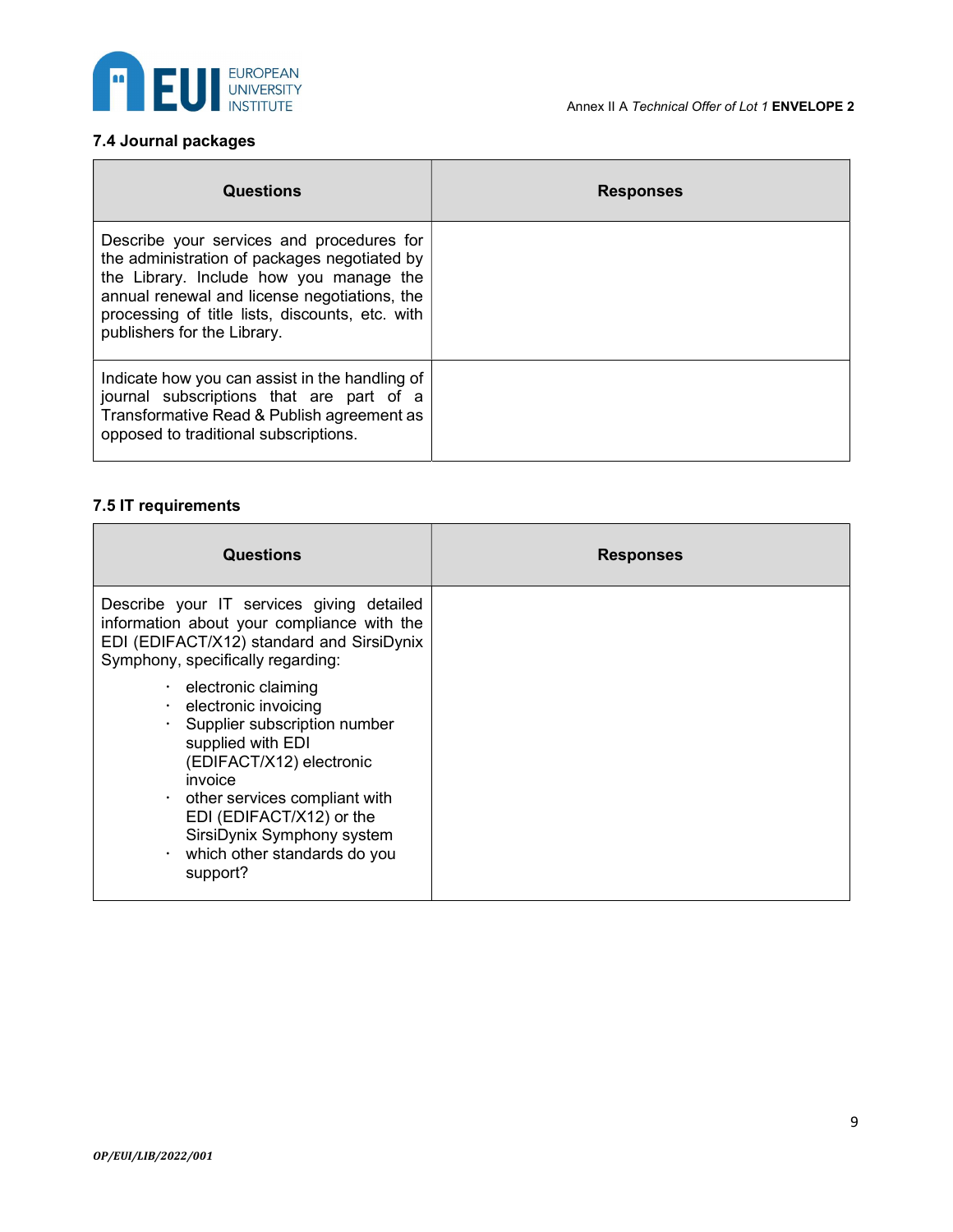

# 7.6 Transfer arrangements

| <b>Questions</b>                                                                                                                                                                                                             | <b>Responses</b> |
|------------------------------------------------------------------------------------------------------------------------------------------------------------------------------------------------------------------------------|------------------|
| Describe your procedures for assisting the<br>Library to transfer subscription data from a<br>previous supplier. Describe in detail how you<br>would liaise with the previous supplier.                                      |                  |
| Once the Library has provided you with the list<br>of titles (including order number, title, ISSN)<br>describe how your subscription reference<br>numbers can be supplied for loading into the<br>Integrated Library System. |                  |

### 7.8 Service levels in relation to publisher

| <b>Questions</b>                                                                                                                                                             | <b>Responses</b> |
|------------------------------------------------------------------------------------------------------------------------------------------------------------------------------|------------------|
| Describe your workflow and<br>provide<br>examples of actions you would take to<br>improve service given by publisher in case of<br>non-supply or online access interruption. |                  |